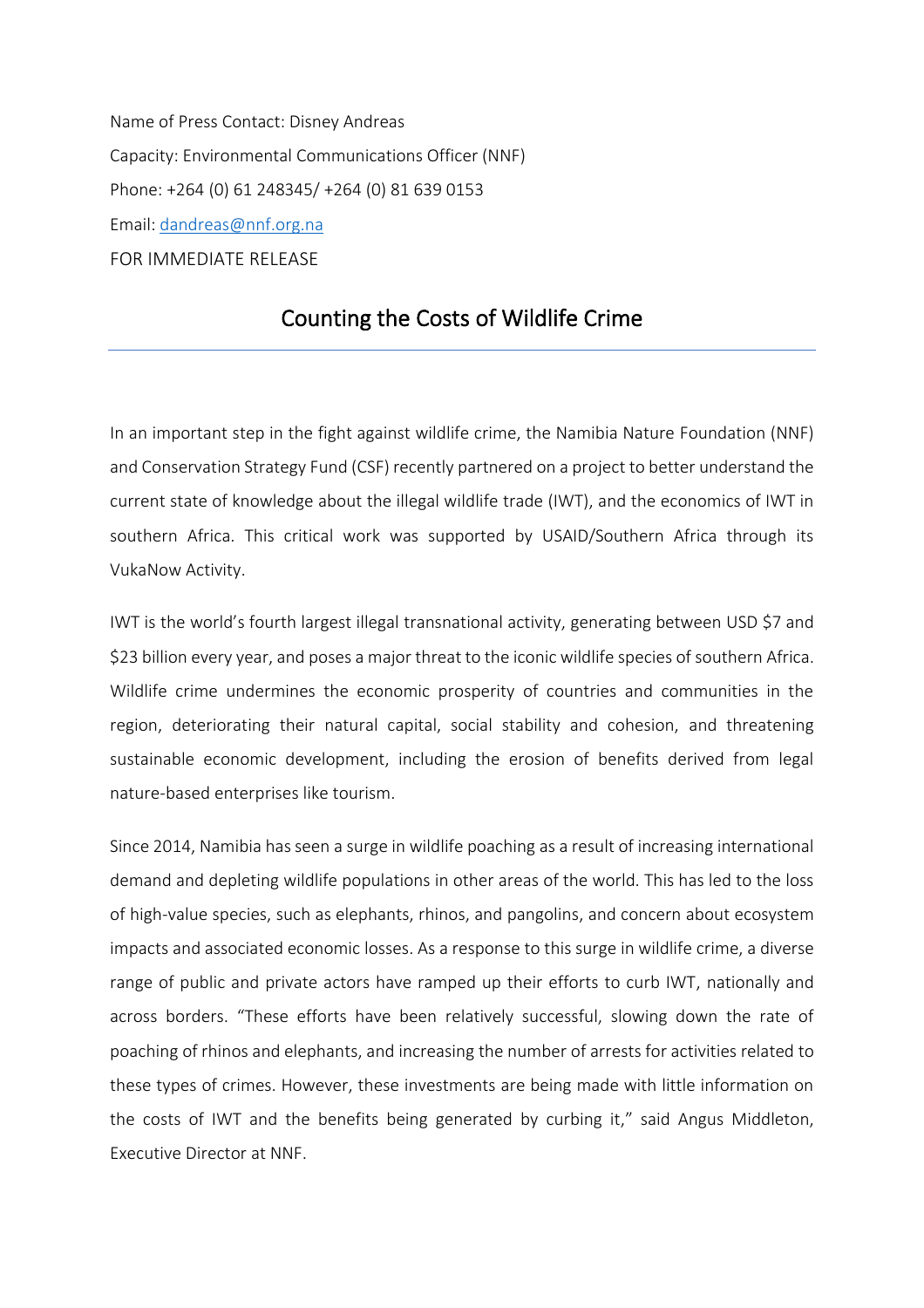It was with this in mind that NNF and CSF piloted and completed a cost benefit analysis (CBA) tool in May 2021, to support combating IWT in Namibia, while considering the new challenges raised by the sudden drop in tourism and increasing poaching risks in the context of the global COVID-19 pandemic.

This type of economic information is important to justify the investments being made, and ensure that the benefits generated are greater than the costs and that economically viable solutions are being implemented. Although there is significant discussion on the negative impact of poaching on tourism and legal hunting, there is only a very limited number of studies quantifying the costs associated with these impacts in southern Africa. Integrated data and information on expenditure to fight IWT from different sources is also rarely compiled at national or regional level.

Juliette Perche, Environmental Economist at NNF explains: "The results of this economic study show that considerable investments are being made towards curbing IWT. The economic cost of curbing IWT was conservatively estimated at about N\$2 billion over ten years, with average yearly costs of about N\$250 million across government, private sector, and communal conservancies."

The benefits of curbing IWT are significant and critical to the Namibian economy. Over the next ten years, the net benefits generated from protecting rhinos and elephants - including all tourism businesses benefiting from the presence of wildlife species - could amount to N\$18 billion for the Namibian economy, assuming the current situation remains stable.

Ms. Perche continued: "If investments in wildlife protection and fighting wildlife crime were to stop, Namibia could expect economic losses of about N\$5.4 billion over ten years. On the other hand, if poaching was curbed significantly, economic benefits could increase by more than N\$3.7 billion over ten years."

According to Tania Briceno, an economist at CSF: "The CBA shows that it makes economic sense to invest in curbing illegal wildlife trade. Even though this study included primarily local financial benefits associated with protecting rhino and elephant populations, the results were very clear – benefits greatly outweigh costs."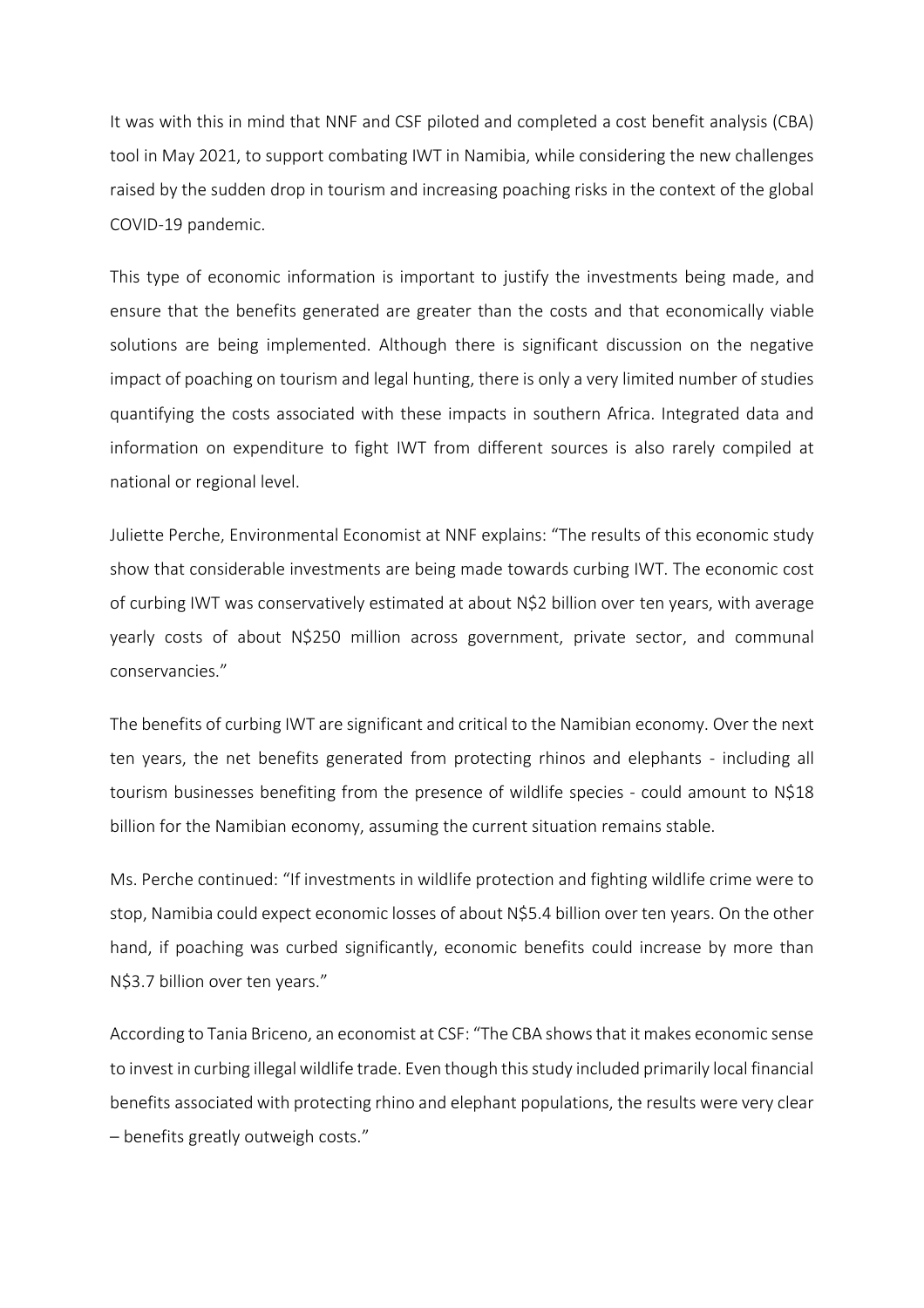In the context of stringent government budget constraints and pressures, it is important to ensure that IWT-curbing initiatives can be sufficiently funded and that there is cooperation among actors to reap the collective benefits of a healthy wildlife population. It also appears essential to find other sources of financing to build resilience into funding sources.

The tool created in this project can forecast economic impacts based on different poaching rates, wildlife population size, tax rates, and prices. Through this project, NNF and CSF hope to raise awareness on the value of fighting IWT, and on the use of economics to fight IWT for better decision-making.

--end--

## About

The Namibia Nature Foundation (NNF) is a registered non-governmental organisation founded in 1987. It is a charitable and funding institution with an independent board of trustees. The foundation initiates, supports and promotes activities that conserve the environment, protect biodiversity and foster the sustainable and ethical use of natural resources. [www.nnf.org.na](http://www.nnf.org.na/)

The Conservation Strategy Fund Foundation (CSF) is an international institution with 20 years of experience promoting the use of economic approaches for more robust and effective development policies and conservation interventions. Working primarily in developing countries, CSF strives to create enduring incentives for conservation by using economics to understand the tradeoffs of development decisions and the benefits of sustaining natural ecosystems. https://www.conservation-strategy.org/

USAID's VukaNow Activity ("VukaNow") is a multi-faceted, five-year regional activity, operating in Angola, Botswana, Malawi, Mozambique, Namibia, South Africa, Zambia, and Zimbabwe, with the goal of significantly reducing wildlife crime in southern Africa. The Activity started in March 2018 and will end in March 2023. It currently complements four USAID-funded combating wildlife crime (CWC) landscape projects in three Transfrontier Conservation Areas (TFCAs) namely the Great Limpopo (GLTFCA), Kavango-Zambezi (KAZA), and Malawi-Zambia TFCAs, and collaborates with landscape partners and stakeholders, including the Southern Africa Development Community (SADC) Secretariat, governments, and the private sector.